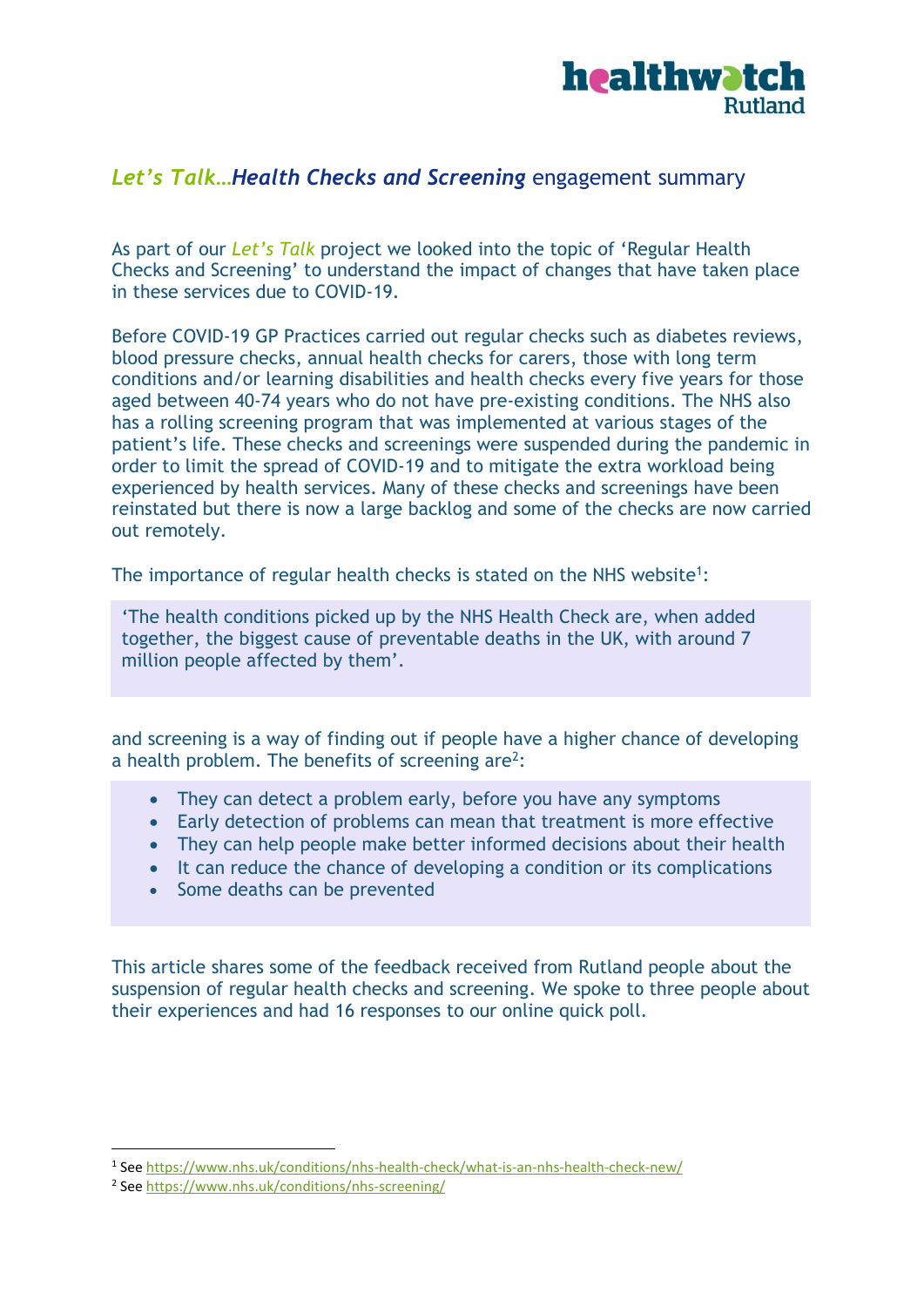

## **1. Did you attend regular health and screening procedures before COVID-19?**



17 out of the 19 respondents had attended regular checks and screening before COVID-19 for reasons such as: a regular health check (for those aged between 40-74 years); Chronic Obstructive Pulmonary Disease checks; blood pressure monitoring; annual learning disability health check; breast screening; diabetic review; prostate screening; medication reviews; cervical smear; asthma reviews; vitamin B12 levels check and heart checks. Despite a small number of responses, this wide range of checks mentioned highlights the breadth of these services.

Patients have become accustomed to regular checks with their GP practice and the reduced contact may lead to people feel that the care provided by their GP practice has diminished.

*"My husband used to have a regular health 'MOT,' but he hasn't had one for years. Our neighbour is meant to have regular cortisone injections, but the Doctor keeps putting them off. People are slipping through the cracks."*

*"I used to get a regular health 'MOT' and that is one of the things that is not as good as it was. It used to be a personal appointment with a nurse and blood tests and then a couple of weeks after that you had an appointment with a nurse and talked about your medication, whether you need to keep taking it or whether there had been any changes in your condition. Now they send us a text message saying, 'send us your blood readings' and you don't get a face-to-face consultation because they don't want that many people in the surgery."*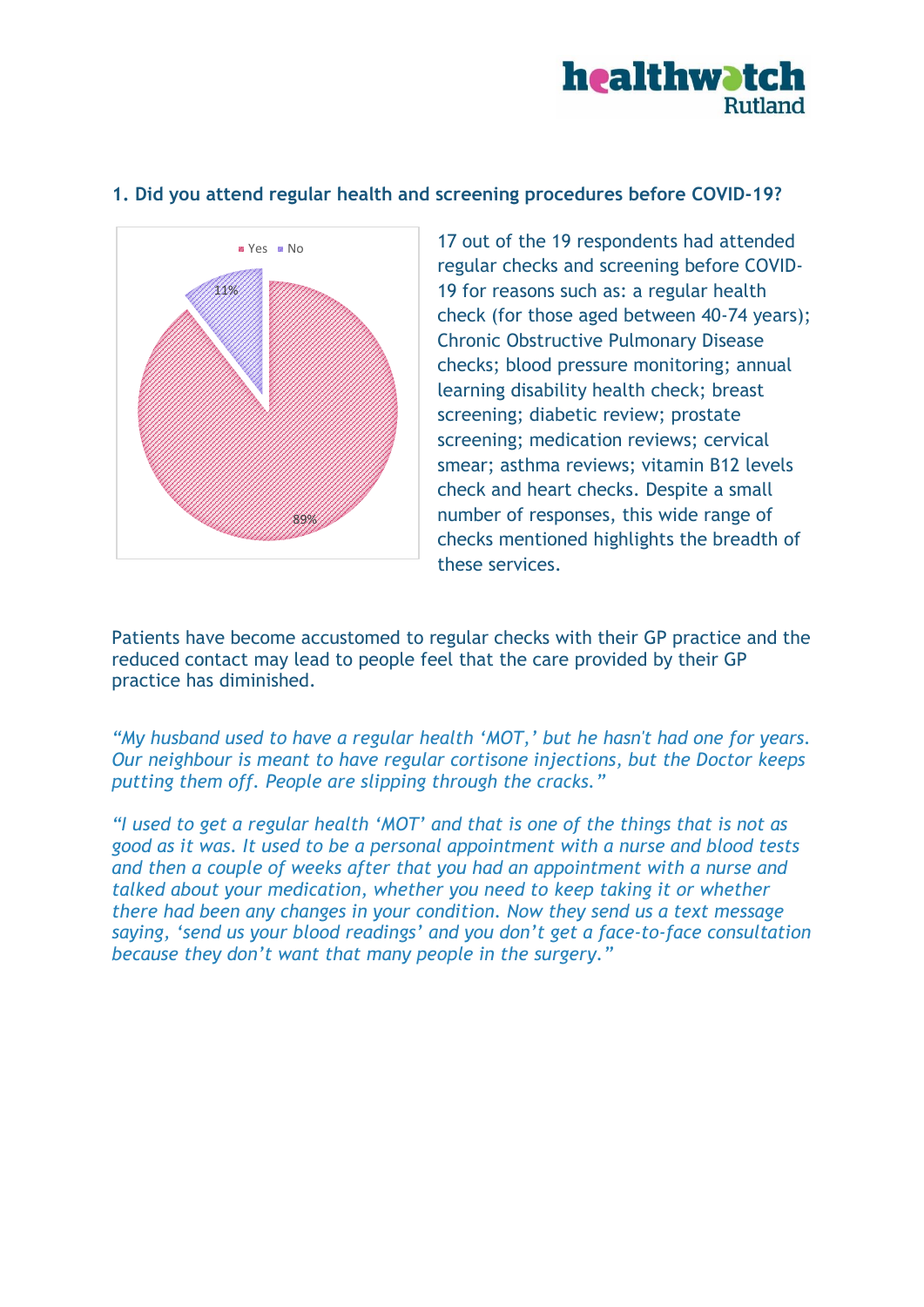

## **2. Do you consider regular health checks and screening to be important and helpful?**

Two people didn't respond to this question but everyone else said how important regular health checks and screening are for early diagnosis or progression of illnesses.



*"I think they are important and helpful and it's important to know how things are progressing – one way or the other. It's important to know what's happening, whether the condition is stabilising or needs further investigation or treatment. I don't think there are any disadvantages."*

*"Yes, the services are very important for early diagnosis and easier treatment. They are also important for alerting to any deterioration in a condition and for appropriate prescribing of medication."*

*"There are no smears or routine health checks or 'MOT's' happening at the moment, but these need to happen so that people don't suffer in the future."*

Although it isn't necessarily a health check or screening, the testing of a patients B12 levels and the giving of injections show how effective patients find these routine tests and treatments:

*"I used to have regular vitamin B12 injections. These stopped during COVID-19. They have restarted but they have reduced them from every month to every three months. I've been getting tingling and numbness and sores again, which are signs of vitamin B deficiency. Everything has been much better with the injections. I rang to speak to the surgery but couldn't get through so gave up as I didn't have the emotional strength. It is such a good preventative for many people."*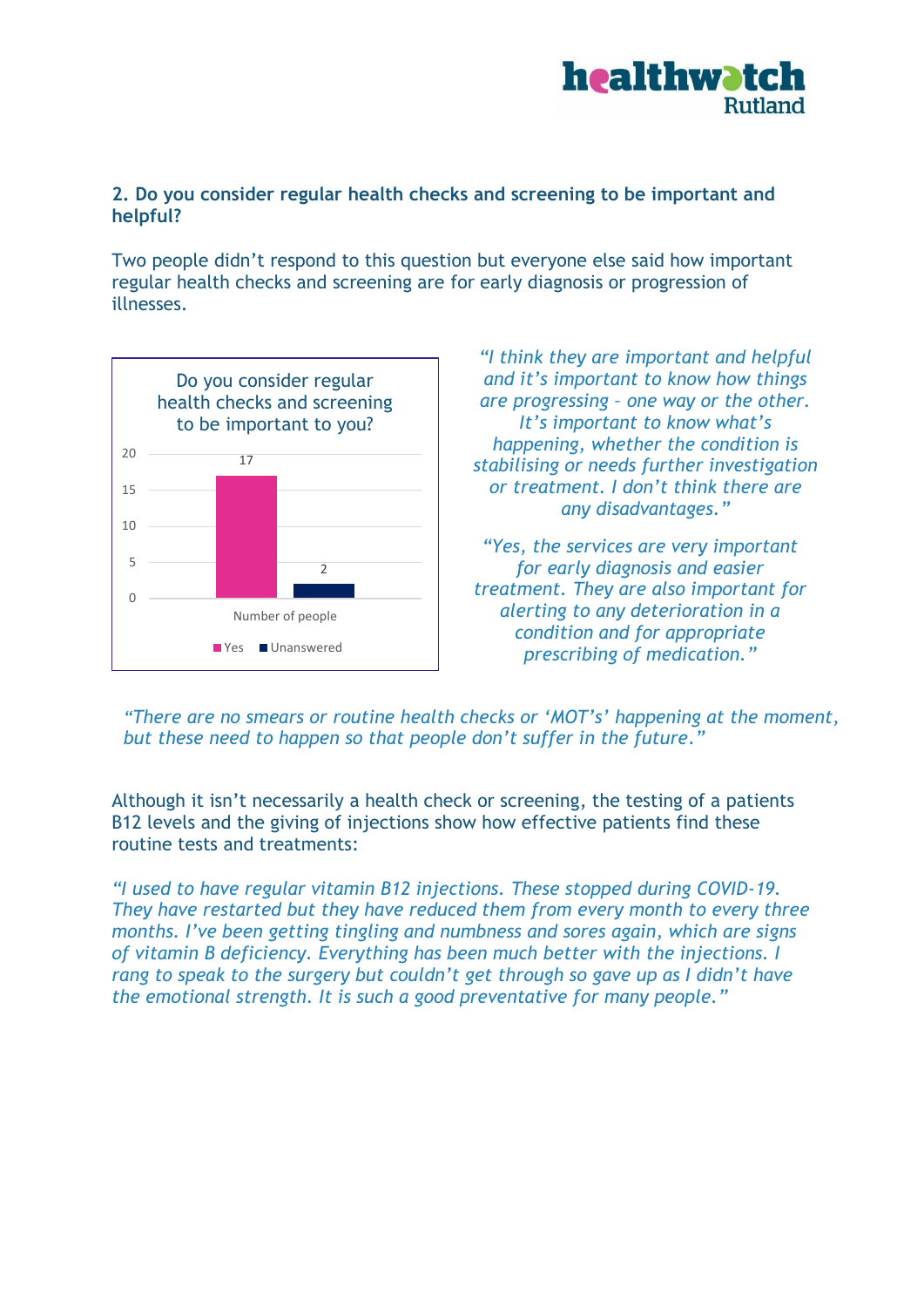

**Have COVID-19 imposed delays in receiving age-related, or condition-related health checks or screening affected your health and wellbeing?**



Although 7 people said they were not affected by the delays, 12 respondents had experienced some decline in their wellbeing.

*"I am just concerned that these things are no longer being monitored. I think not having the checks has had an impact on our mental health."*

*"The delays affected me because of not knowing what is happening. As far as I know, what I've got is not serious, but I need to know whether or not it is deteriorating. It's more worrying not knowing. Things could be getting worse, and nothing being done about it. It was tests that showed up the problems in the first place. I can't detect any difference but would be quite or very poorly if they got worse without treatment."*

*"The imposed delays have caused a degree of anxiety. It was always reassuring to have a professional check over your results etc. and say that all is well. This was made worse by the fact that if I had any problems, I knew I could not easily get through to the surgery and would have difficulty in getting an appointment."*

Some people accepted the suspension of checks and screenings during the worst of the pandemic:

*"It hasn't actually affected me because I've not really thought about it with everything else that's being going on – that is, trying to get appointments and attend them for known problems."*